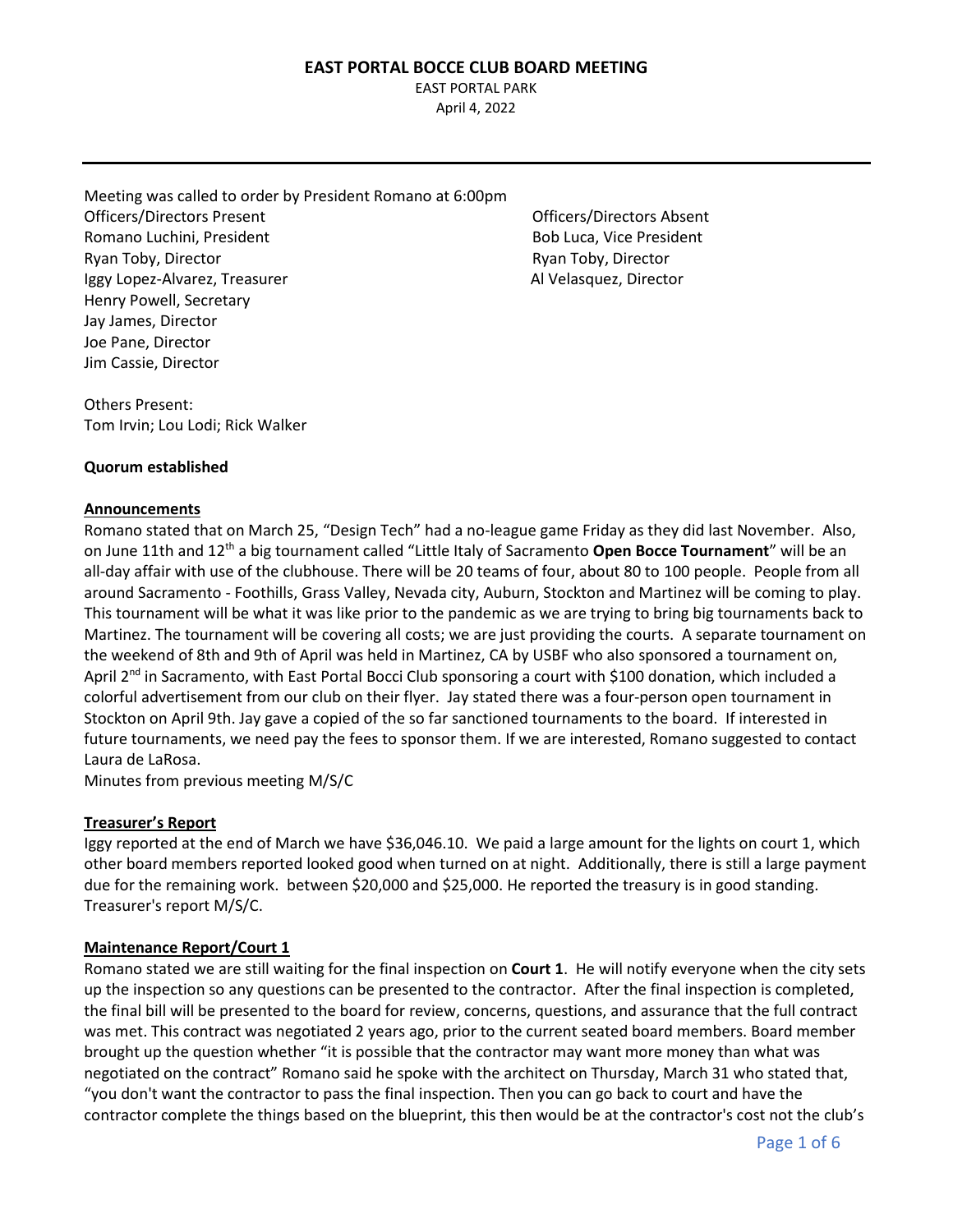EAST PORTAL PARK April 4, 2022

cost." If he passes the inspection, then the contractor will give us a final bill. We will then get into a debate on what we will pay and what we will not pay according to what was originally shown on the blueprint. By not passing the inspection, it will make it easier because the contractor will need to tell us exactly what they're going to charge us for and what they're not going to charge us for. The architect told Romano that the price of lumber went up, that might be a natural increase that you pay for but that would not have added that much cost since the framing was already up. The framing has already been paid. The only item left to be paid for is the roof, and a few other items. Romano does not know what the cost of the corrugated steel or aluminum for the roofing and did not believe it could have gone up that much in cost.

Two new locks were put in because somebody took off the lock on the power box for court 1 and the lock on and the big green power box on court 4. Also, the shed has been cleaned out and organized and he has hung up all the tools.

#### **Requests on Maintenance**:

1) Roof cleaning - it was brought to Romano's attention that someone should be hired to clean off the materials that have collected on the top of the court roofs as well as painting the sideboards as some boards are looking ratty and are splitting.

2) Washing the lights. These things that will be brought forward to another board meeting.

Questions – Lou Lodi stated he was the last one to clean the roofs and that cleaning was a lot of work. Romano asked how often should these be cleaned, once a year, more often or less often? Do we know anybody who could do it right now? Lou responded that he did not. It was suggested that after the Fall might be a good time to do it. Another question was about buying cordless blowers. Romano said that he would investigate. Discussion was that the plug-in can't be beat as battery operated ones have a limitation. Romano stated that there was also a gas one that was given to us which is in a big green box.

Romano stated that over the summer he will be fixing the back bleacher and several of the boxes that are beginning to rot.

It was also brought up about having the meeting room open for use of the bathroom during the bocce meets. The city said that it could be left open at the cost of \$50 an hour.

Jay brought up about striping the courts. Romano said that he would be doing that over the next couple of months.

## **Committee Report**

Joe Pane reported about the committee on the club banquet dinner for Thursday, November 10, 2022: at Dante Event Center. \$500 is needed to put down in order to hold this date for the banquet room. He sent out an email with catering and banquet menu as well as policies and pricing for the event center. Up for discussion was whether it should be a dance or a full dinner or just like a cocktail party. Joe pointed out that there are several options for the banquet which might include a dinner with an open bar which would increase the price. Paulette, who is also on the committee suggested that we negotiate with Dante Event Center. Joe suggested to wait until we have a committed time set up. Romano pointed out that in the past members paid for their own drinks and the bocci club paid for the vino. Up for discussion is the venue for the evening. Should there be a dinner and if a dinner what other things should be considered with it. If it is a cocktail party what kind of food should be provided along with it. The \$500 will secure the Sicilian Room, which holds 100 guests. Romano pointed out that we are a non-profit and therefore not here to make money. In the past Romano thought the only charge passed on to club members was the cost for the meal and not the room, and that the club was paying for renting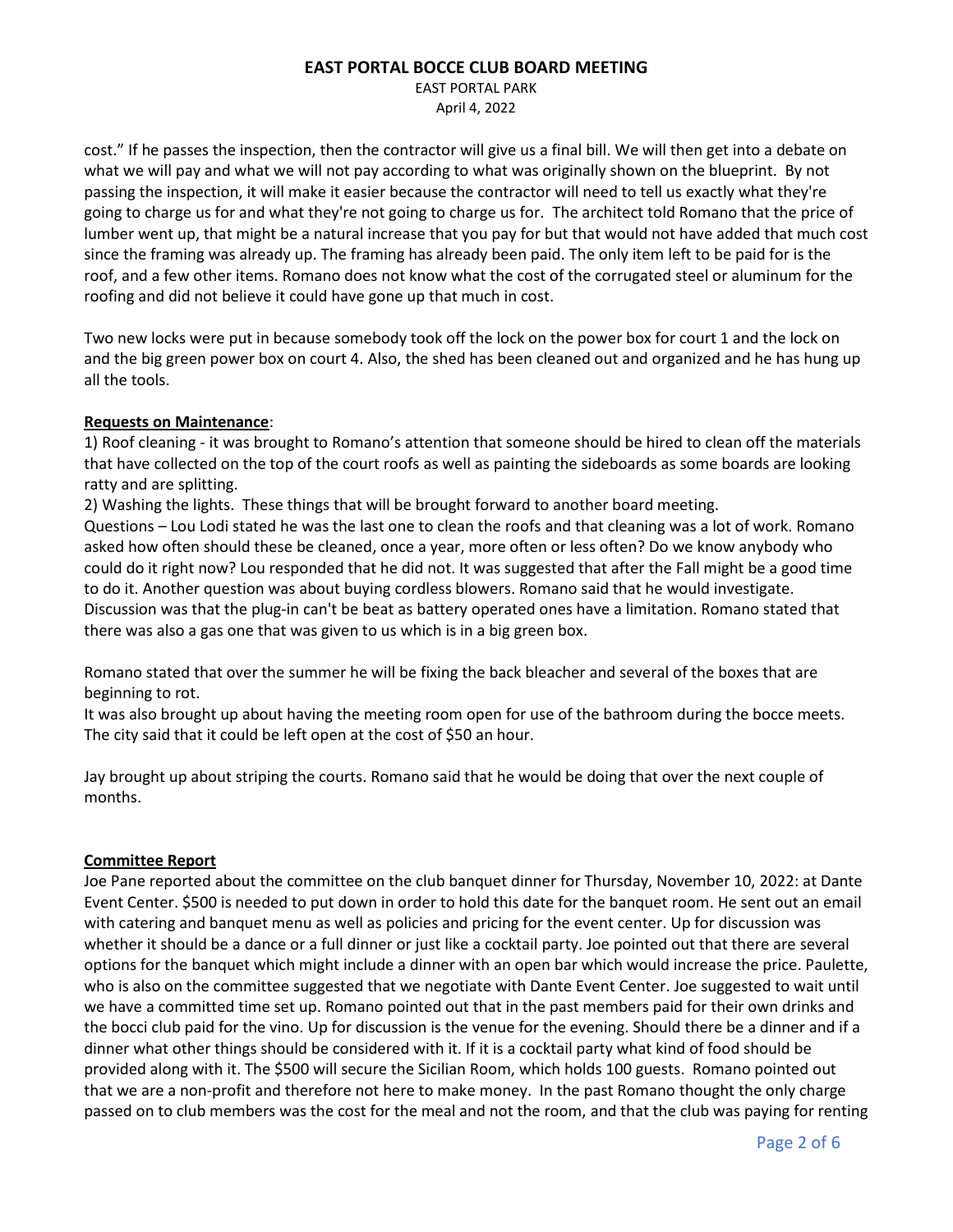EAST PORTAL PARK April 4, 2022

the room and any accouterments. Romano is going to check with Laura to see if that's how they did it in the past. Romano stated that he is going to make an announcement to the club members and thinks we are good to go. He would like the committee to make recommendations on the menu and the cost so we can discuss in the next couple of months. Joe recommends that we begin to advertise for the banquet now, (the sooner the better).

#### **Quorum lost**

Currently we have four board present members. Joe Pane and Jim Cassie left to participate in Bocce. Board meeting continued with the consensus that we are be able to discuss things but unable to vote.

#### **Website Update – Iggy & Henry**

Henry reported that he had a zoom meeting with Kevin on website. However, through some experimentation, observation and information gained from the site he was able to successfully download the previous months' minutes onto the website. He learned that when posting a file, it needs to post it as a PDF document. Iggy stated that he uses a coded process to indicate how the members paid. The ones in orange were paid by the team captains, the ones in white were paid by the individuals, and the ones marked in red have dropped out of the club. Henry noted that team competition dates on the web page are missing. Iggy stated that Kevin knows and that there is glitch in the program for the website. Kevin stated that he would be working on this soon. We can ask Kevin to fix it. Henry stated that in the bylaws that if a team is going to be late for a game that they will call the opposing team to let them know they will be arriving late. However, on the web page there is missing information which would allow the captains to locate the opposing team's phone number in order contact them. Iggy stated that he sent out to all the captains the phone numbers of all the team captains. It was discussed that since the beginning of the league, captains may have changed, so Iggy will resend out the listings to all the captains again. Iggy discussed how the information is being segregated from what is public on the website and what's not. This is so that everybody's email address and phone number is not available to the public. However, the team's captains have the schedule for their team as well as the teams' phone number and email address. It was further discussed that the president's email address and phone number should be removed from the web page, since the web page asks questions which automatically brings up the president's name and email address when the individual is requesting an answer. In discussing the creation of website, Kevin said he created it from scratch using SQL language. Iggy will remove the Romano's name, email and phone number off the front page.

One additional item that we need to add are bylaws to define the duties of the treasurer and secretary. Romano stated there should be a bylaws committee to take care of items such as this. Romano suggested that the secretary and treasurer write up a brief description of what they should do and that he, as president, would write up a small description of what's involved with his duties.

## **New Business**

Lou Lodi wanted to discuss toilet use. Given the club paid for the building where we have our meetings, the city should include porta potties for our use. Romano stated that the city was going to charge us for porta potties. Jay wanted to know what about using the bathroom in the meeting room. Romano said that the problem with that is who is going to lock and unlock the room each night. J inquired whether Romano had the opportunity to check with the Ranger or the city to see if the Ranger could be responsible for unlocking and locking the room each night bocce games were held. Romano will make a note to check with the city to see what could be done. It appears that there were two options: one is to use the meeting room's bathroom Monday through Thursday or purchase our own porta potties which we would have to pay for. Romano was not sure what it would cost but he'll check on the cost. Jay stated he would be against a porta potty because not sure who would be using it besides the bocci club. He stated that he wasn't sure since we would not be the only ones using it, and if a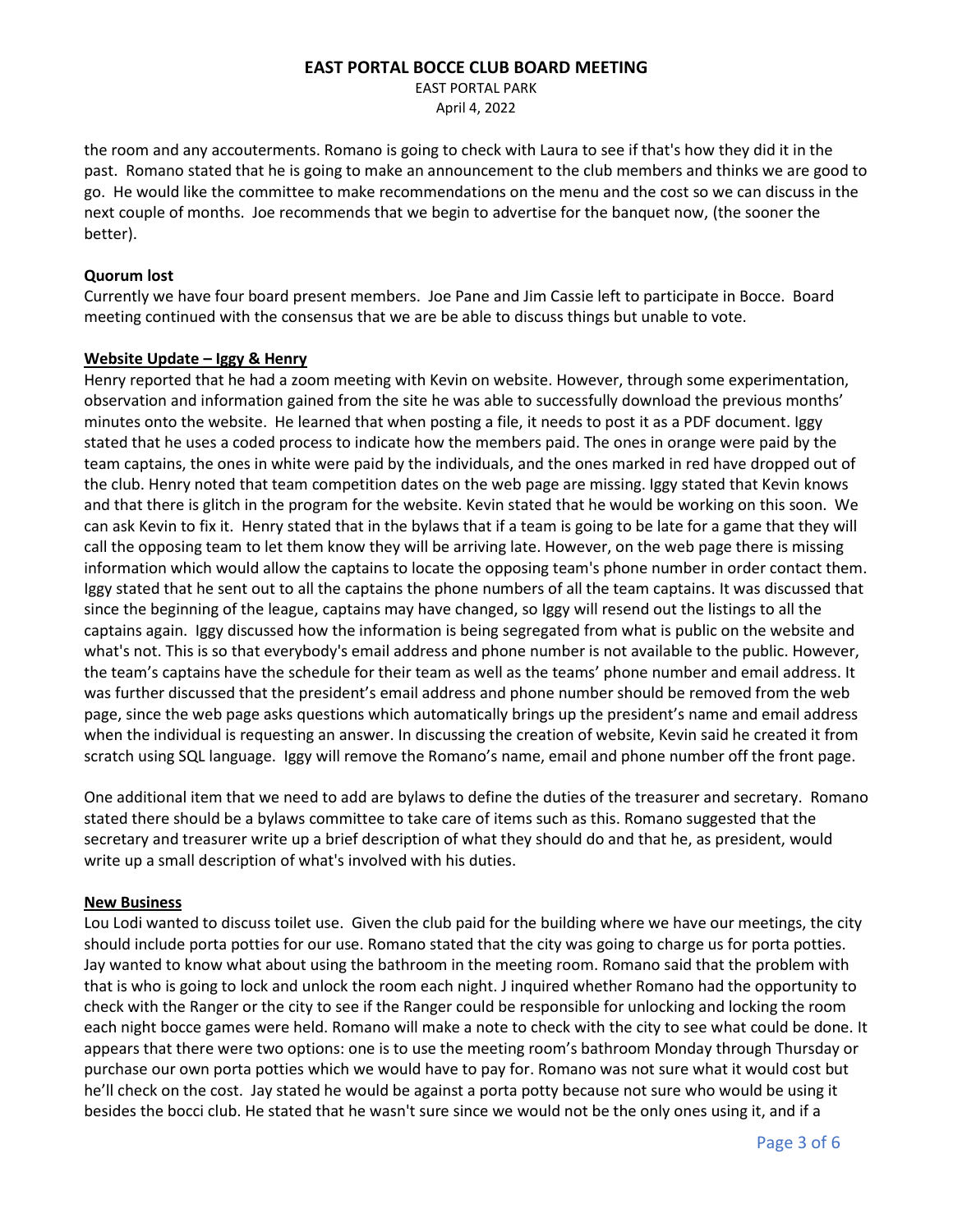EAST PORTAL PARK April 4, 2022

reliable upkeep would be available to clean the portable potty unless there is daily upkeep, there would decline in sanitary conditions because of overuse. If we decide to use a porta potty, we need to assure the contract with the porta potty company provides cleaning it daily. There was also a discussion about allowing a captain to have a key for the bocce league nights, therefore a captain would be responsible for opening and closing the Meeting room. The only night there would be an exception would be Thursday because there are two different time groups that play on that night. Romano again said that he would have to ask the city if we could use the restroom in the meeting room at night. He stated that the city may not want him to do that. He noted that there is someone who comes in and cleans the restroom in the meeting room, but he was not sure how often they did that.

#### **New Playoff Format – Jay**

One of the things that was asked was to have the board look at previous format of the play offs. The play offs had a Round Robin followed by the bracket/championship all on the same day. It went from -9am to 8PM making it a long day. Several members requested, if it's possible, to put the playoffs on two days, like a Saturday and Sunday following or even a Saturday, Saturday or a Saturday, Sunday. Romano suggested that the brackets could be played during the week in the evening, keeping the playoffs on the Saturday. Romano said that he is going to need some assistance with setting up the brackets because there are several teams that are tied until the last minute. He suggested that maybe even this could be set up and handled online, this is one additional item to add to the website. Romano and Jay said the original format had the round Robin starting at 9:00 AM and ending around 2 PM with an hour for lunch and then the brackets (championship) from 6:00 PM to 8:00 PM. Romano is suggesting that we send an email to take a survey on whether to divide the playoffs into two Saturdays.? The first Saturday would be the round Robin and the second Saturday would be the championship brackets. Romano will type up the two statements which he will send to Henry. Henry will email the statements out requesting that the response be sent back to Romano, who will collect the responses. It was suggested that the survey response should be (1) wanting one day, or (2) wanting on two days.

#### **By-Laws**

This is strictly discussion since there is no quorum.

We can go through and see if there's any particular questions or changes that someone may want to recommend. Iggy volunteered to be custodian of editing the bylaws from what was discussed at this meeting. Jay and Iggy have been communicating on the bylaws.

## **Article 1**

Suggested change: it is composed of nine directors **who are also** members.

## **Article 3**

\*Exempt the staggered two-year term this year and start that for the following year since this is an all board. After one group of 4 members would serve 3 years and the other 5 members would serve 2 years. The current president Romano Luchini will resign at the end of 2022 and the new elected person we come in and serve two years starting with the odd year.

\* Discussion on the election by the general membership meeting held at the end of the year banquet in November attended by approximately 60 individuals which included significant others besides members. It was suggested that we develop something on the website that would allow individuals to nominate a person to be on the board. Once the nominations have been presented and collected a depository to collect votes for individuals nominated would be set up. Iggy is trying to develop a voting form that could be used on the website. Further, it was discussed using the way Iggy had the individuals segregated out who were not part of a team, having them receive a special voting nominating form, while at the same time having the captains of the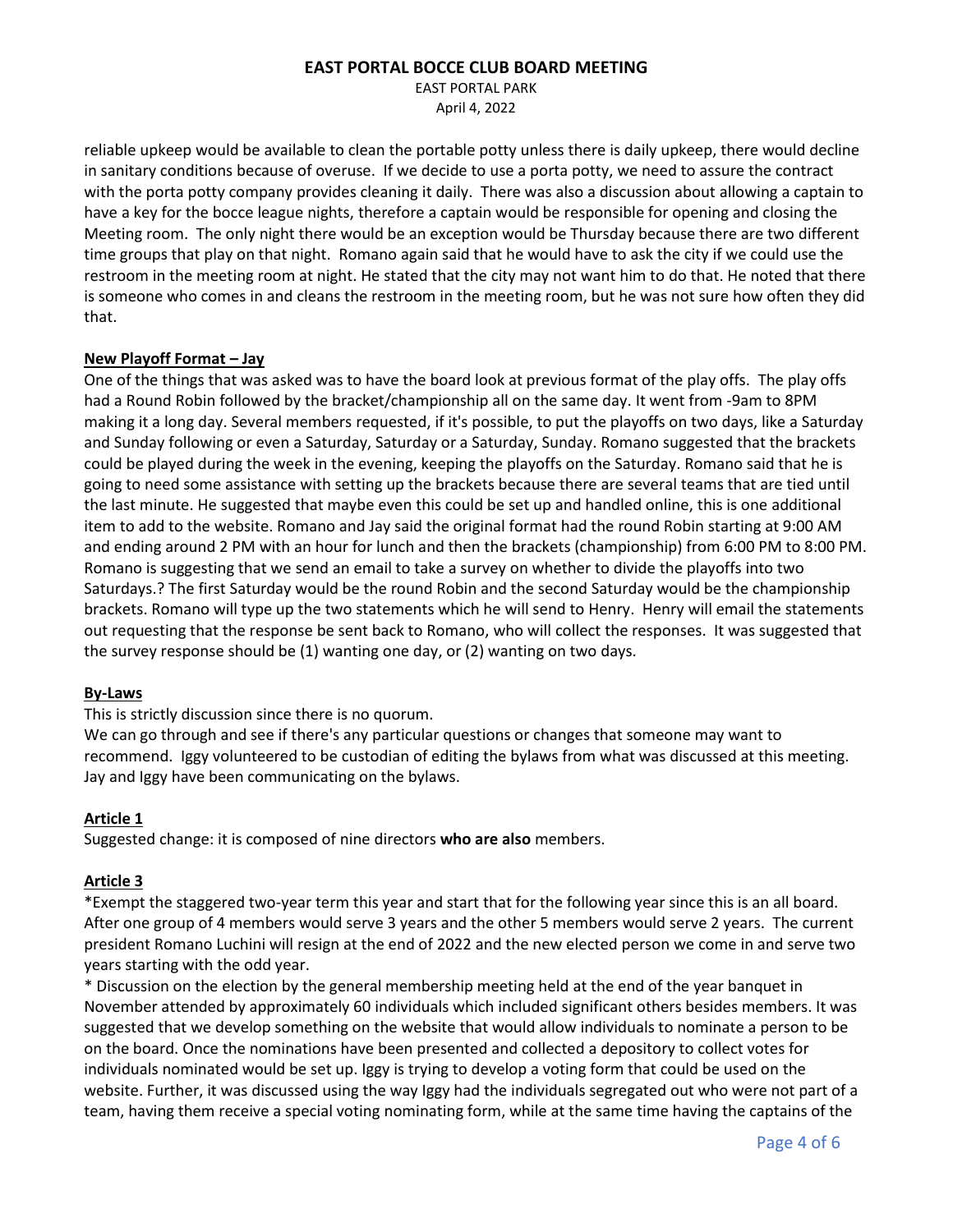EAST PORTAL PARK April 4, 2022

individual teams collect names of prospective board members. Starting with this year (2022) we would have a practice of setting up a process for voting for new board members in the future. At the end of this year there would be only one board member resigning and that will be our current president. Suggested striking out the language "The members of the club shall vote at the general membership meeting for four board members on odd years and five board members on even years." To read possibly" **the members of the club shall vote for four board members on odd years and five board members on even years**."" Jay suggested that in the bylaws, Article 3 should state when the process should start (i.e., September) for voting on members for the following year. Jay also pointed out that it does not say anywhere that board members can run for election again. This can be handled easily by striking the word "new" and just indicate "board members".

#### **Article 4 – Meetings**

Suggested adding the words "**unless otherwise directed by Board of Directors"** after clubhouse, and before East Portal Park.

**Article 5** No suggested changes.

## **Article 6**

Add in where it says submitted in writing, should be writing/email

#### **Article 7 – Rules**

The rules for the maximum number of players (5) on the team will go into effect for the following winter spring games, which will start for the year 2023.

## **D. Play the Game**

To replace current wording - It will be allowed **once per game** instead of play.

**E.**

**F.**

# **G. Only active players are authorized to be on the bocci court during matches.**

**I.**

**J.**

# **IX Safety**

## **Article 8 – Membership Dues and League Fees**

Strike out sentences to "Any member joining on January 1st 1992…"

## **Article 9 Founding and Elder Members**

Romano is going to check to see if the family still wants to continue with this Memorial Tournament. Jay suggested if they did not, we could continue it and call it the "Tony Peretti Memorial Tournament Open". Romano needs to check the date to see if it interferes with the Pomonte D'alle, usually around the third Saturday in September. The sons of Italy are on the 25th of September. Romano stated that he will get back with the board and wants to establish a committee to get a 4th of July tournament going. Romano stated that on the 4th of July usually had mixed teams. Everybody's name would be put in the hat and names would be pulled out. Jay said that closest to that date is July 2nd and if we want to have it, it should be sanctioned by USBF. Jay said if we are interested, we need to get a name and application submitted as soon as possible.